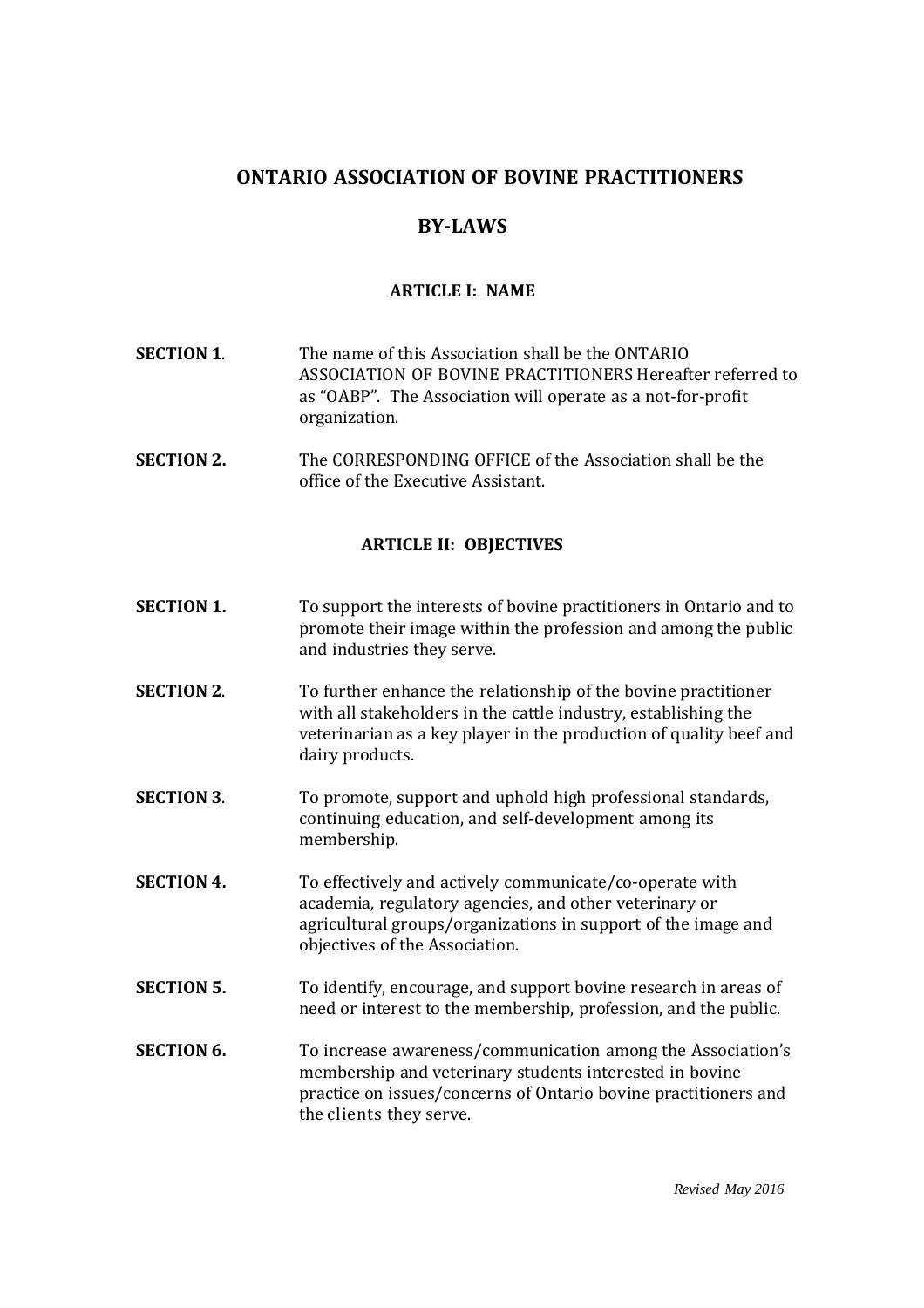#### **ARTICLE III: MEMBERSHIP**

**SECTION 1.** There shall be five CLASSES OF MEMBERSHIP in this Association: ACTIVE, HONORARY, STUDENT, ASSOCIATE, and RETIRED.

> 1.a. ACTIVE MEMBERS shall be veterinarians engaged in, or shall have an abiding interest in the general field of bovine practice and shall be members in good standing of the College of Veterinarians of Ontario. Active members in good standing shall be entitled to all rights and privileges of the Association.

1.b. HONORARY MEMBERS shall be those persons, veterinarians or not, who have made noteworthy and outstanding contributions to bovine practice. Any active member may propose candidates for Honorary Membership. Unanimous approval of the Executive is required for election to this category. Members who receive the OABP Award of Excellence or OABP Service Award will be granted Lifetime Honorary Membership. Honorary Members shall have the privilege of attending all meetings of the Association but shall not vote, hold office or pay dues.

1.c. ASSOCIATE MEMBERS shall be graduate veterinarians who wish to belong to OABP but do not hold a valid license with the College of Veterinarians of Ontario. They will be non-voting members.

1.d. STUDENT MEMBERS (including graduate students) shall be enrolled in an accredited Canadian School or College of Veterinary Medicine and must register with OABP to become Student Members of OABP. They will pay no membership fees and will pay reduced rates to attend Continuing Education meetings put on by OABP. Student members of OABP will have access to OABP's publications, website and members listserv but will not be voting members. Student members who become Active Members will be provided free attendance at one OABP CE event within the 12 months following their graduation.

1.e. RETIRED members will include veterinarians who are no longer in active practice, but wish to continue communication with OABP. RETIRED members will have access to OABP publications, website and listserv. RETIRED members may not hold office or vote. Dues will be 50% of those collected for ACTIVE members.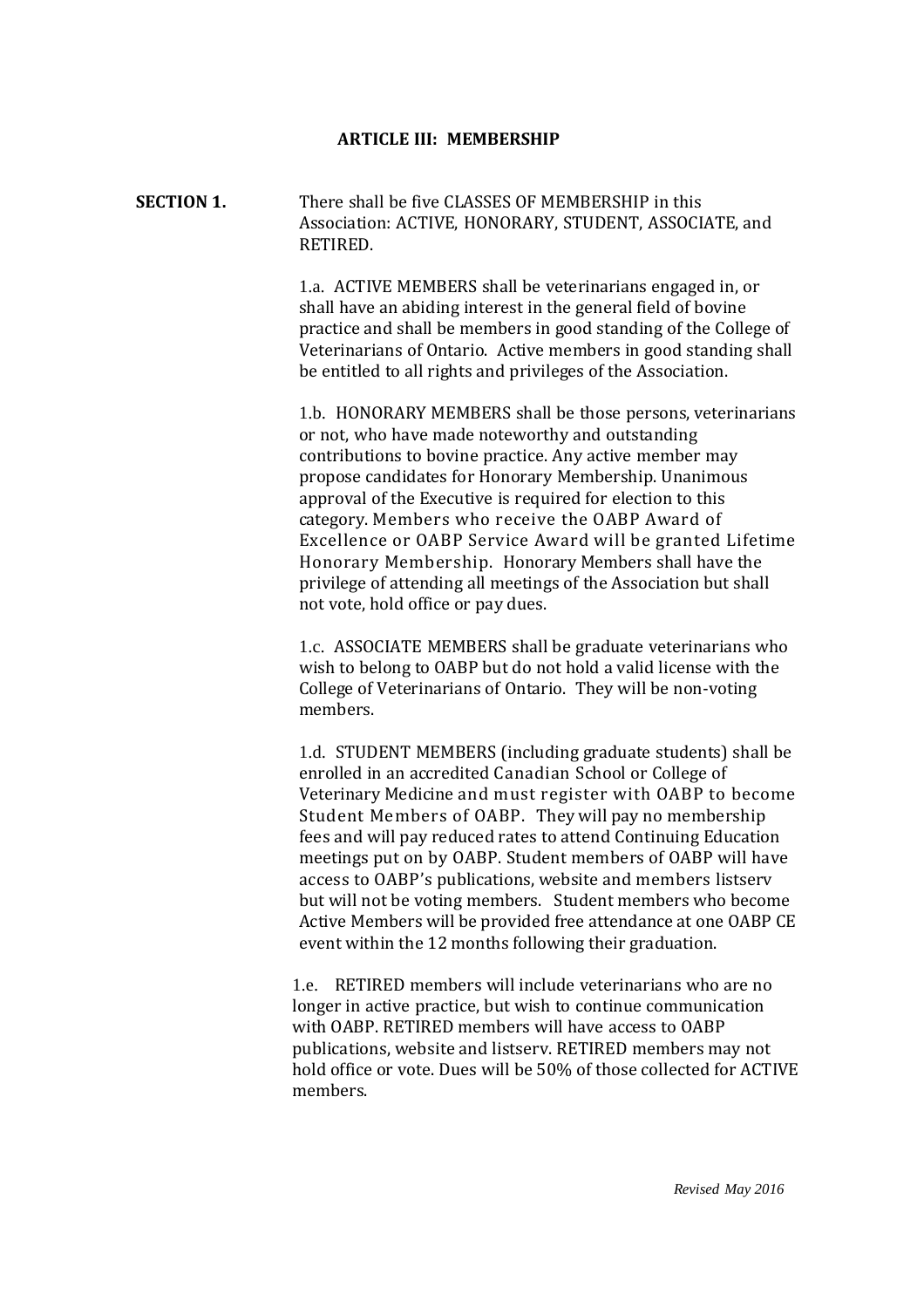**SECTION 2.** CANDIDATES FOR MEMBERSHIP in this Association shall make written application. The dues for the current year shall accompany the completed application submitted to the Executive Assistant. **SECTION 3.** DUES AND ASSESSMENTS of the Association shall be determined annually by the Executive. 3.a. Changes in dues shall be recommended by the Executive and approved by the membership. 3.b. A member shall be DELINQUENT if his dues are not received by April 1<sup>st</sup> of the calendar year for which they are payable. **SECTION 4.** The FISCAL YEAR of this association shall be October 1 to September 30 of the following year**. SECTION 5.** ACTIVE Members of OABP in good standing are automatically granted membership with the Canadian Association of Bovine Veterinarians/Association Canadienne des Vétérinaires Bovins

# **ARTICLE IV: OFFICERS**

(CABV/ACVB).

**SECTION 1.** The Officers of this Association shall be the President, Past-President, 1<sup>st</sup> Vice-President, 2<sup>nd</sup> Vice-President, Secretary, Treasurer (or Secretary/Treasurer), and elected Directors (9), for a total of no more than 15 Executive.

> 1.a. President shall preside at all meetings and shall act as the chief spokesperson and correspondence officer for the Association. The President co-ordinates the activity of the Association.

1.b. The 1<sup>st</sup> Vice-President will take over the duties of the President the following year, or, if for any reason, the President is unable to perform the function of the office during his/her term in office. The 1<sup>st</sup> Vice-President shall co-ordinate the association's annual CE programs and serve as the Program Chair during the Association's scientific/continuing education meetings.

1.c. The  $2^{nd}$  Vice-President will take over the duties of the  $1^{st}$ Vice-President the following year, or, if for any reason, the  $1<sup>st</sup>$ Vice and/or President is unable to perform the function of the office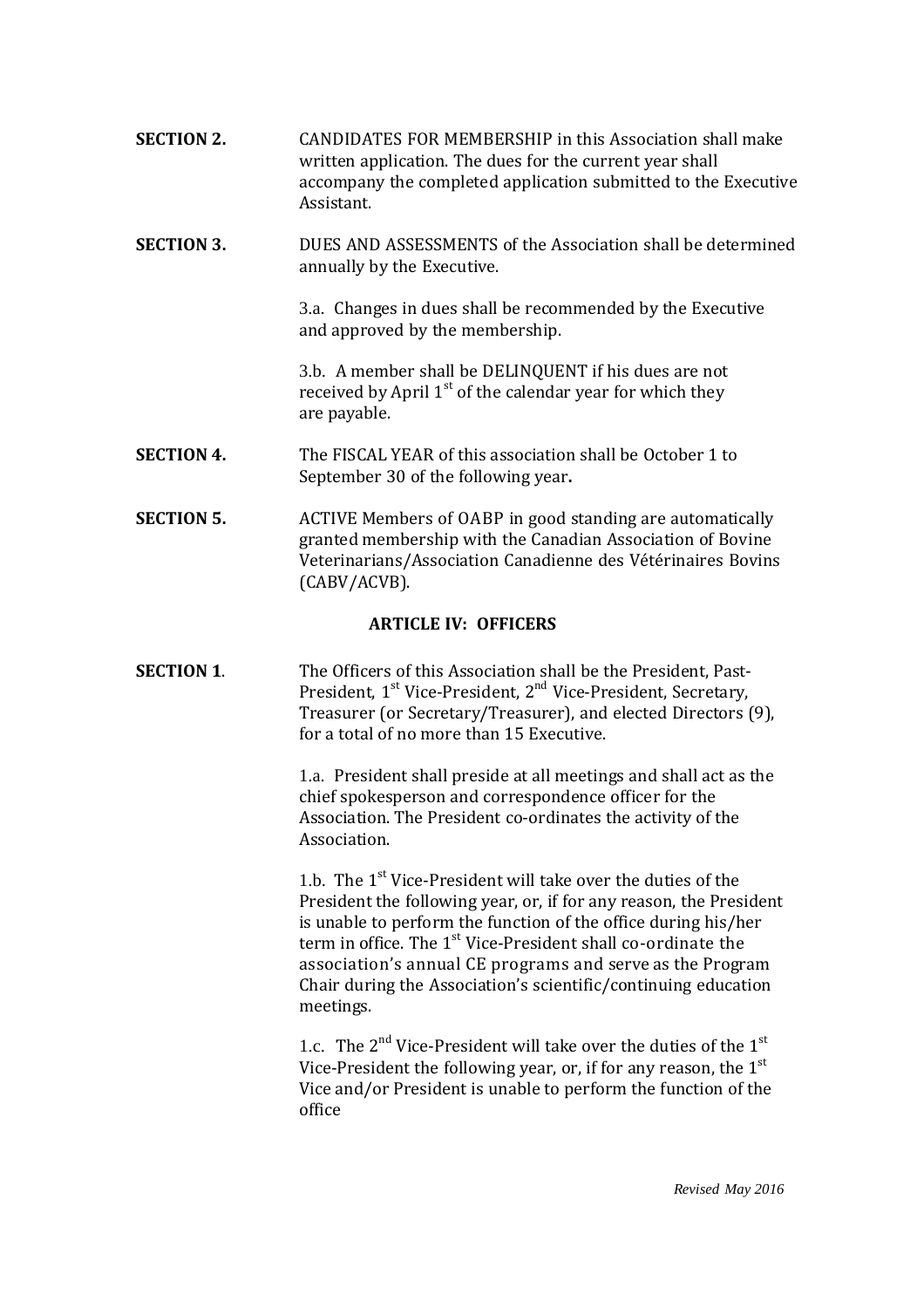during his/her term in office. The 2<sup>nd</sup> Vice-President shall assist the Program Chair during the Association's scientific/continuing education meetings.

1.d. The Executive Assistant shall be an ex officio member of the BOD and will not vote nor hold additional office. The EA shall administer and maintain the membership roster and be responsible for correspondence with the membership. The EA shall keep all correspondence and membership records for the Association, collect dues, pay bills/expenses, and oversee the preparation of financial reports/statements for presentation to the Association membership. The EA will post information to the OABP website and maintain listserv enrollment. The EA will help organize and provide administration assistance for Continuing Education seminars/events.

1.e. The Secretary shall take and distribute the minutes of all general and Board meetings.

1.f. The Treasurer shall oversee paying all invoices, keep financial records, present financial reports, and manage Association financial accounts in accordance with Executive approval.

1.g. Elected Directors shall provide assistance to the other Executive members by actively participating on various committees and assisting with special projects as they arise.

1.h. Additional ex officio members may be appointed annually to the executive by the president to one year terms, renewable annually and will attend board meetings as requested. Ex officio members shall be non-voting.

# **SECTION 2.** NOMINATIONS AND ELECTIONS 2.a. The nominating committee will prepare a slate of officers including President, 1<sup>st</sup> Vice-President, 2<sup>nd</sup> Vice-President, and Directors. Nominations shall be forwarded to the President by the nominating committee at least 10 days before the annual meeting. Nominations will be open to membership at the time of election of officers and voting will be at the annual business meeting.

**SECTION 3.** 3.a. The TERM OF OFFICE of the President and Past President, 1<sup>st</sup> Vice-President and 2<sup>nd</sup> Vice-President, shall be one year beginning at the close of the annual business meeting and continuing until the close of the following annual business meeting. The positions of Secretary, Treasurer or Secretary/Treasurer are appointed positions from within the current elected or ex officio Directors. Directors are elected for a minimum of a 3-year term and may be re-elected for an

 *Revised May 2016*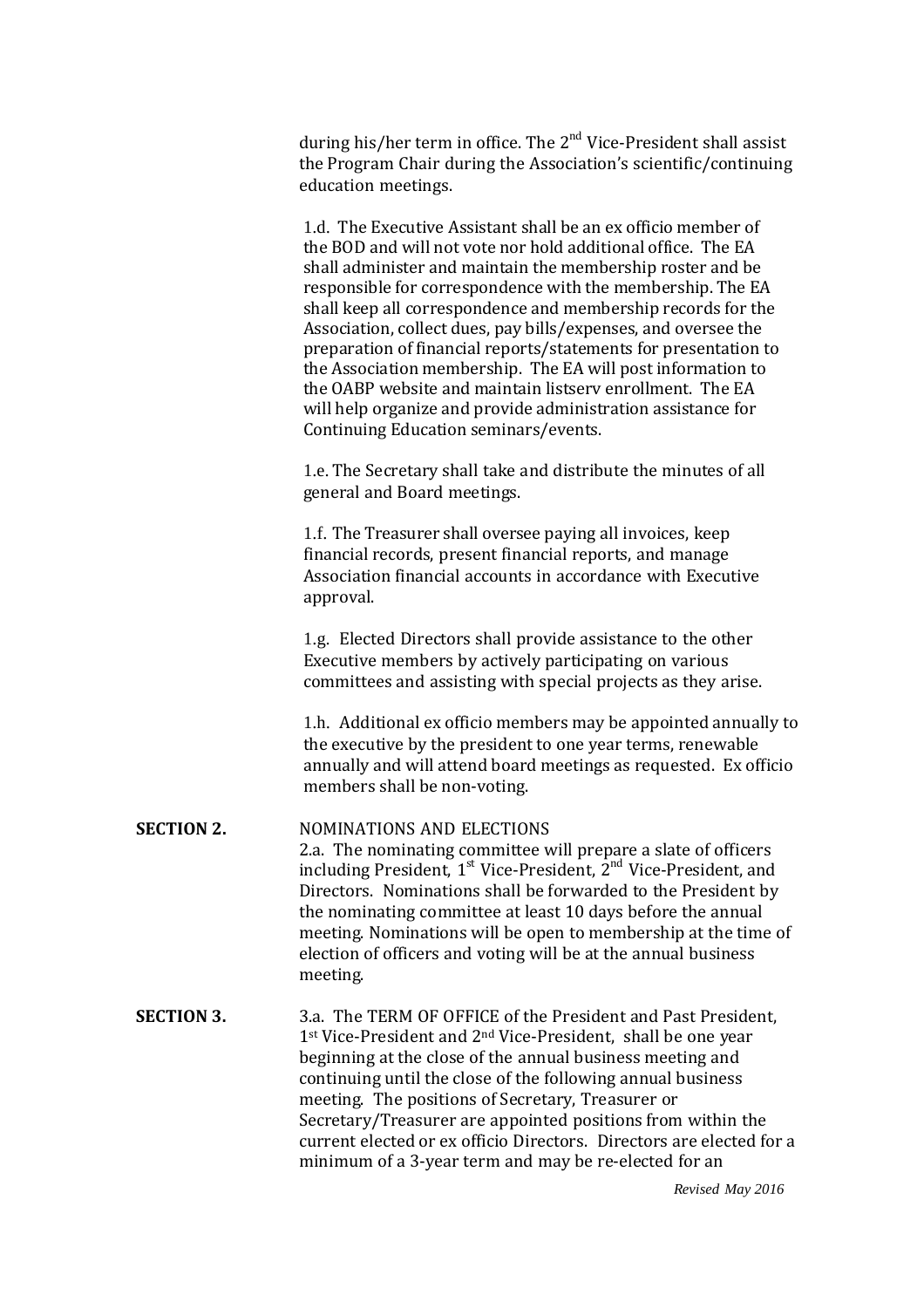additional 3-year term, after which the Director must step down and is not eligible for re-election for one (1) year after stepping down. The TERM OF OFFICE for the 1<sup>st</sup> and 2<sup>nd</sup> Vice-President shall be one year, however, the 1<sup>st</sup> Vice-President shall become the PRESIDENT the following year, and the 2<sup>nd</sup> Vice-President will become 1<sup>st</sup> Vice-President. One year extensions may be granted to allow the outgoing President to serve one year as Past President.

3.b. In the event that an Officer is unable to complete the term in office**,** the vacancy shall be filled by an appointment from within the remaining Executive officers.

3.c. Any remuneration paid to officers shall be first ratified by the general membership at the general meeting.

- **SECTION 4.** COMMITTEES shall be struck, and members appointed**,** by the President**,** with the assistance of the executive. Committee members will serve until the next annual meeting of the Association or until their successors have been appointed. Committee members may be willing volunteers from the general membership for specific projects**.**
- **SECTION 5.** STANDING COMMITTEES shall consist of the following:

5.a. NOMINATING COMMITTEE shall be Chaired by the President and shall consist of 3 Executive members. They shall compile, in writing, a list of persons who have indicated their willingness to stand as officers and directors of the association. This list must be presented to the Secretary at least 10 days before the annual meeting.

5.b. FINANCE COMMITTEE shall be Co-Chaired by the  $1<sup>st</sup>$  and  $2<sup>nd</sup>$ Vice Presidents and will make an annual review of the Association's financial statement and shall present same to the President at the annual meeting.

5.c. CONTINUING EDUCATION COMMITTEE will be Chaired by the 1<sup>st</sup> Vice-President, with assistance from the 2<sup>nd</sup> Vice-President, who will oversee the planning, organization and implementation of planned CE meetings. This committee will co-ordinate the preparation and dissemination of the Association's newsletter and other educational materials to the membership.

CANADIAN ASSOCIATION OF BOVINE VETERINARIANS (CABV/ACVB) COMMITTEE will consist of three OABP members with a minimum of two Executive members, one of which will be

 *Revised May 2016*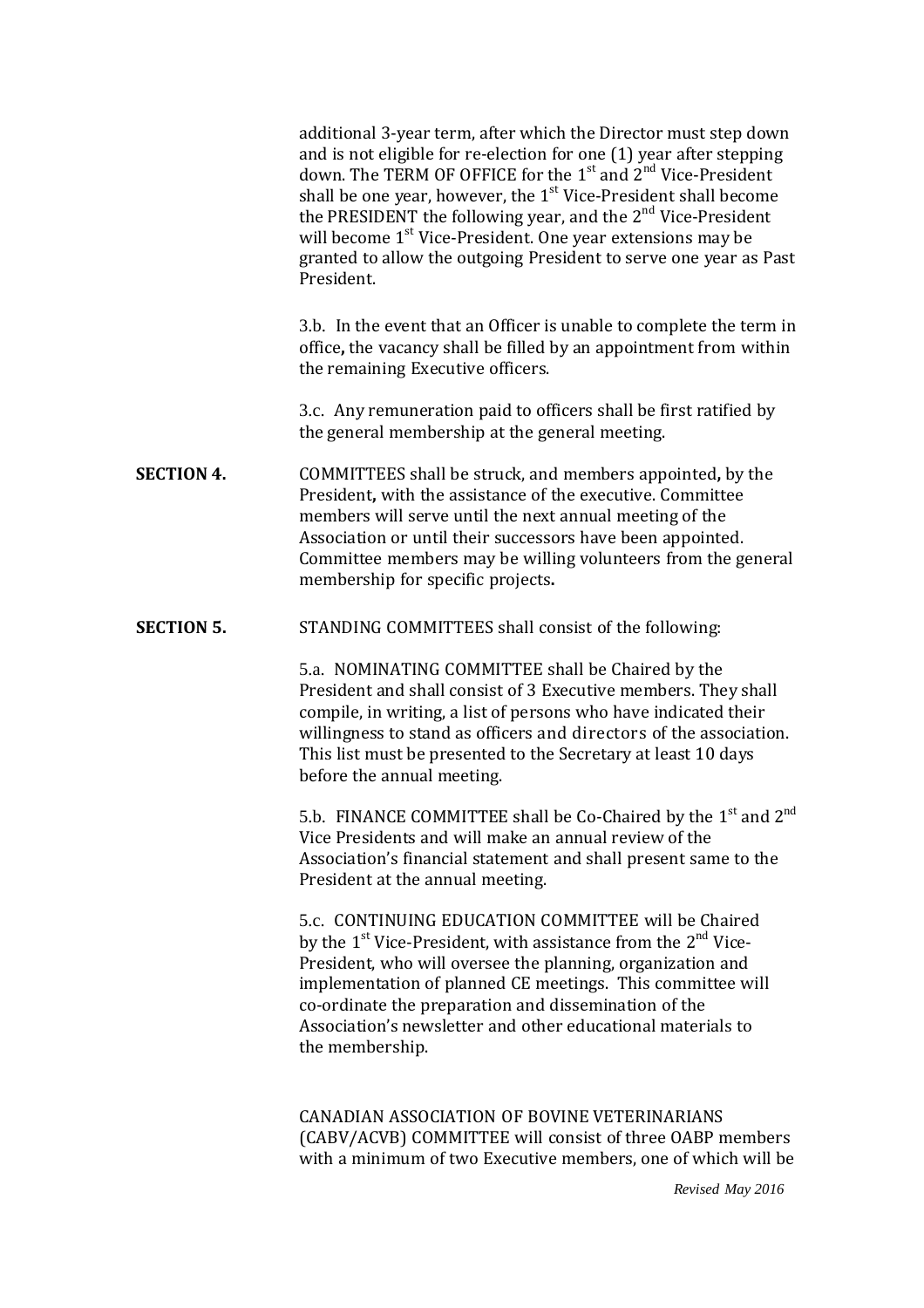the President. Committee members will represent OABP in scheduled meetings of the CABV/ACVB in dealing with national issues and communications with industry stakeholders.

5.d. OTHER COMMITTEES and committee members may be appointed by the President and executive as they deem necessary. However, all committee assignments shall be subject to review and approval by the Executive. Committee members shall be members of OABP in good standing but may or may not be members of the OABP Executive.

#### **ARTICLE V: MEETINGS**

- **SECTION 1.** The ANNUAL GENERAL MEETING of the Association shall be held at a time and place to be designated by the Executive. SPECIAL MEETINGS may be called by the President and shall be called upon the recommendation of a majority of the Executive. All meetings shall be announced, by mail, to the membership not less than 30 days prior to the stated time of the meeting. Meeting notices will also be posted to the web site.
- **SECTION 2.** A QUORUM for the transaction of business at a duly called general meeting shall consist of 10% or more of the paid membership, whom are present and eligible to vote.
- **SECTION 3.** A QUORUM of the Executive shall be that number of Directors which represents more than 50% of the voting Executive.

# **ARTICLE VI: PARLIAMENTARY AUTHORITY**

- **SECTION 1.** ROBERT'S RULES OF ORDER, REVISED, shall govern the conduct of meetings when not covered by the by-laws or a higher law.
- **SECTION 2.** A RULE OF PROCEDURE may be suspended by majority vote of those active members present and voting at any meeting.

## **ARTICLE VII: DISSOLUTION**

**SECTION 1.** The Association may be DISSOLVED on 60 days' notice by special majority vote at a meeting or by letter ballot. Such dissolution shall be effective 90 days after such vote is taken, provided all outstanding obligations of the Association have been satisfied. A special majority vote shall represent sixty-six percent (66%) of the voting members.